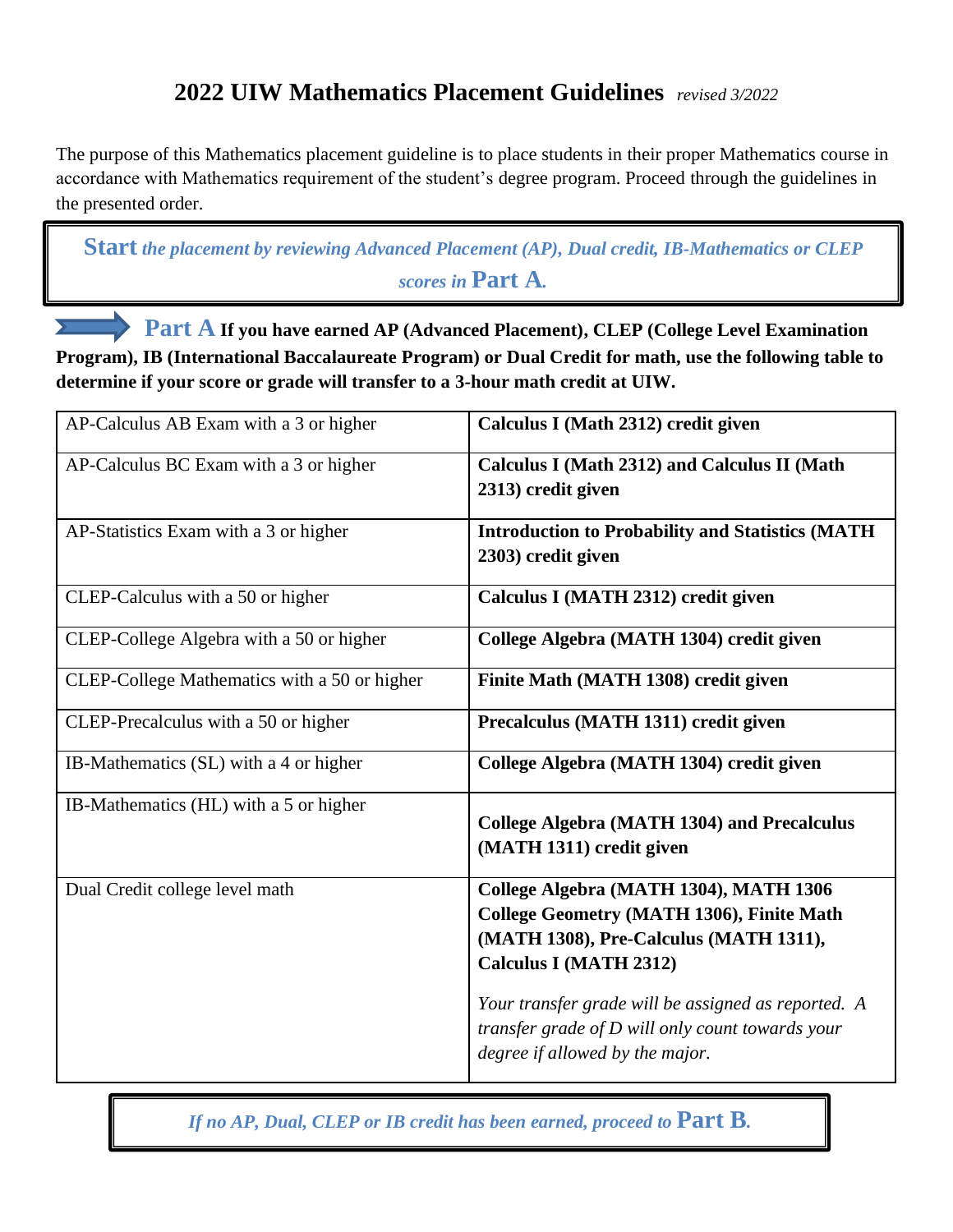## **Part B** If you have taken high school Calculus or Pre-Calculus and have met the grade **criteria, use the following table to determine your math placement at UIW.**

| Calculus in High School with a C or lower<br>0r<br>Precalculus in High School with a B or higher | Placed into Pre-Calculus (MATH 1311) or<br>appropriate math course required by degree<br>program.                                                                                                         |
|--------------------------------------------------------------------------------------------------|-----------------------------------------------------------------------------------------------------------------------------------------------------------------------------------------------------------|
|                                                                                                  | You also have the opportunity to participate in<br>ALEKS PPL for alternative upper-level Mathematics<br>course placement in Calculus I. Please see Part $D$<br>for more information ALEKS Placement Exam. |
| Calculus in High School with a B or higher                                                       | Placed into Calculus I (MATH 2312) or<br>appropriate math course required by degree<br>program.                                                                                                           |

*If you have not taken Calculus or Pre-Calculus in high school (with meeting the grade criteria), proceed to* **Part C***.*

 **Part C If you have taken the SAT, ACT, TSI (Texas State Initiative) or ACCUPLACER (QAS), use the following table to determine your math placement at UIW.** *.*

| SAT Math $\geq$ 550                          | Placed into either **                                    |
|----------------------------------------------|----------------------------------------------------------|
| Or                                           | College Algebra (MATH 1304),                             |
| Math $ACT \geq 22$                           | Intro to Probability and Statistics (MATH 2303),         |
| Or                                           | College Geometry (MATH 1306), or                         |
| TSI Math $\geq$ 350                          | <b>Finite Math (MATH 1308)</b>                           |
| Or                                           | ** Course dependent upon degree plan                     |
| TSI 2.0 MATH $\geq$ 950                      | requirements.                                            |
| 0r                                           |                                                          |
| TSI 2.0 Diagnostic MATH score of 6 or higher | You also have the opportunity to participate in          |
| Or                                           | <b>ALEKS PPL</b> for alternative upper-level Mathematics |
| $ACCUPLACER (QAS) \ge 255$                   | course placement. Refer to your degree                   |
|                                              | requirements and talk to your advisor. Please see        |
|                                              | <b>Part D</b> for more information ALEKS Placement       |
|                                              | Exam.                                                    |
|                                              |                                                          |

*If you have not taken or met the score criteria for the SAT, ACT or TSI, proceed to Part D.* 

*.*